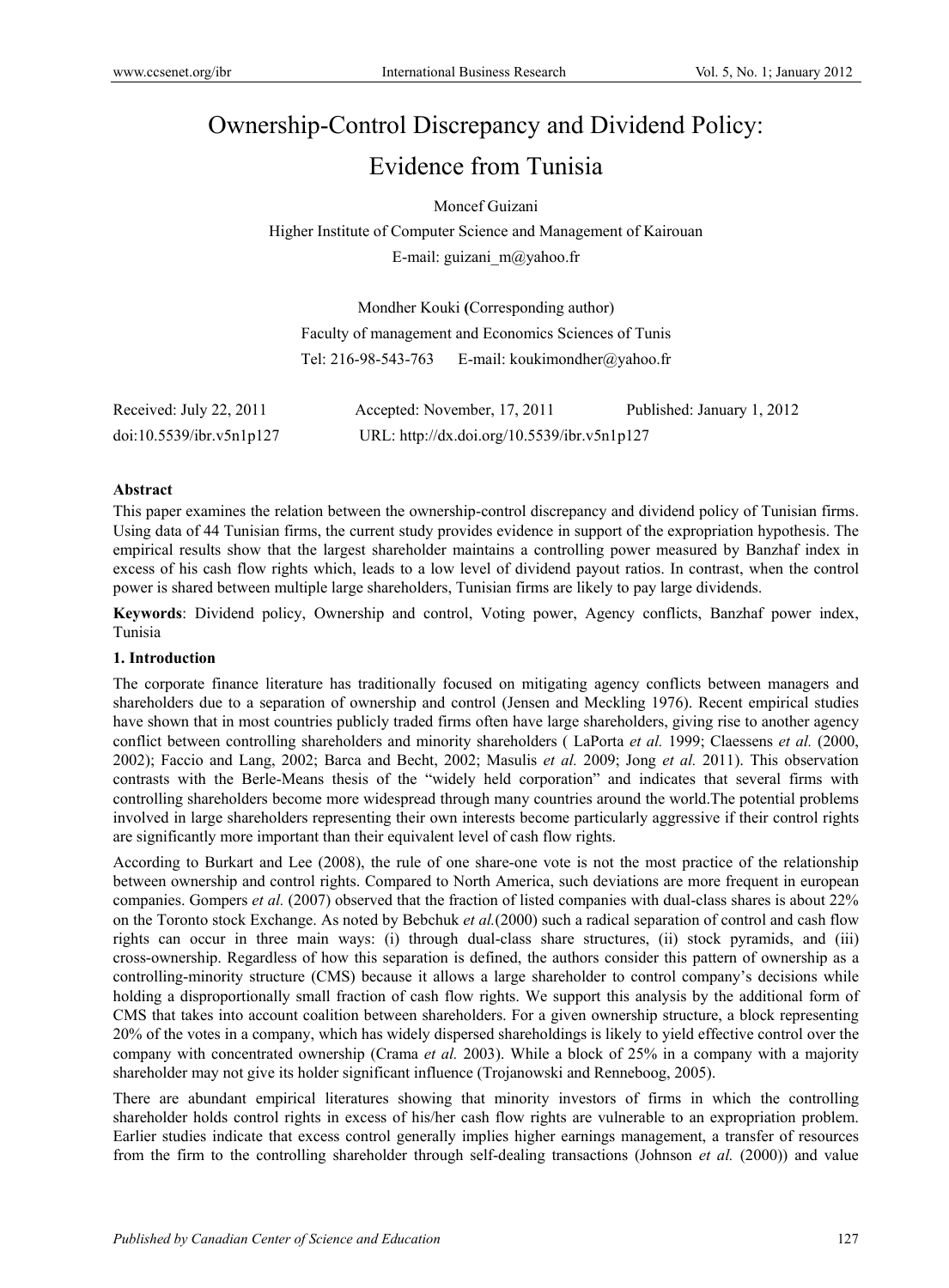discount (Claessens *et al.* (2000), La Porta *et al.* (2002)), and decreasing dividend (Faccio *et al*. 2001, Gugler and Yurtoglu 2003, chen *et al.* 2005, Mancinelli and Ozkan 2006).

According to Faccio *et al.* (2001), dividends play a crucial role in limiting the power of top management and their expropriation activities and consequently remove corporate wealth from insider control to outsider shareholders. Maury and Pajuste(2002) advanced two justifications of the agency problem of dividend policy: (i) The first view considers dividends as an outcome of the agency conflicts between insiders and outsiders as well as between blockholders and minority shareholders. Under such conditions the level of dividend payout depends on shareholders' legal protection. In countries with the strongest protection (Common-law), firms distribute higher dividends than in countries with poor protection (civil law). (ii) The second approach argues that dividend policy and governance mechanisms are substitute devices to control insiders' opportunism and entrenchments.

Using a dynamic panel data of U.K firms, Trojanowski and Renneboog (2005) analysed the effect of control structure on target payout ratio. They found that controlling shareholders are concerned with the trade-off between the risk of underinvestment and the agency problems of free cash flow. The empirical tests showed that voting power of shareholders' coalitions and dividend are negatively correlated and the level of this relationship differs across different categories of blockholders. Based on a sample of 8279 firms from 37 countries, Truong and Heaney (2007) examined the possible interaction between dividend policy and the type of the largest shareholders. They showed that firms are likely to pay fewer dividends when the large owner is either an insider or a financial institution. Baulkaran (2009) propose three motivations based on reputation, private benefits and family legacy to explain the effect of agency problems and private benefits on firm's dividend behaviour.

This paper focuses on the effect of the conflicts of interests between majority shareholders and minority shareholders on firms' dividend policy. It complements the existing empirical literature in two ways. (i) First, we investigate the effect of separation between ownership and control on Tunisian firms' dividend policy. (ii) Second, we advocate the use of Banzhaf index, derived from game theory as a relevant measure of voting power in the analysis of the relationship between dividend and control of the largest blockholder for each class of ownership-control structure.

The remainder of this paper is organized as follows. Section 2 reviews the literature regarding the relationship between dividend payout and controlling minority structure. Data, methodology and descriptions of variables are presented in section 3. Our empirical results will be discussed in section 4. Section 5 concludes.

## **2. Literature Review**

According to Jensen and Meckling (1976) agency costs arise with the separation of ownership and control of the firm because managers and shareholders have different objectives. Whenever a firm suffers from agency conflicts, payout policy can serve as a partial remedy to this problem (Rozeff, 1982). Payment of dividends reduces the discretionary funds available for managers for perquisite consumption. Grossman and Hart (1980) and Jensen (1986) showed that firms pay dividend to mitigate agency costs of equity which considerably reduce free cash flow available to managers. This phenomenon has since become known as a principal-agent puzzle which may be less important when controlled blockholders monitor firms on behalf of minority shareholders.

 In recent years, several empirical studies have shown that ownership structures of many firms are significantly concentrated. Research in this area has tended to resolve focal questions like how conflicts of interests between insiders and outsiders affect financial decisions and firm value? What are the best mechanisms which minimise risk of expropriation? In this context, La Porta *et al.* (1999) used data on ownership structure of large firms in 27 countries.They showed that, except in countries with stronger shareholders protection (like USA and UK), few of these corporations are widely dispersed (45% of the large and medium sized firms are owned by families). Their empirical investigations suggest that ownership and control can be separated in favour of controlling shareholders at the expense of minority shareholders.

As proposed by Shleifer and Vishny (1997), when large shareholders effectively control the firm, they start diverting funds toward private benefits that are not shared by other stockholders. Controlling shareholders may pay themselves excessive compensation, the power to elect board members, the ability to consume perquisites and to transfer resources at the expense of the firm and minority shareholders (Grosman and Hard, 1988; Harris and Raviv, 1988; Maury and Pajuste, 2010). Therefore, the relevant agency problem is expropriation of minority shareholders by the large shareholders. Expropriation of non-controlling shareholders is conducted in many different ways including dividend (Faccio *et al.* (2001)). Thus, if earnings are not distributed to stockholders as dividends, they will increase the amount of free cash flow that could be diverted by insiders to their private consumption. As explained by La Porta *et al* (2000, page 2) "failure to disgorge cash leads to its diversion or waste, which is detrimental to outside shareholders' interest".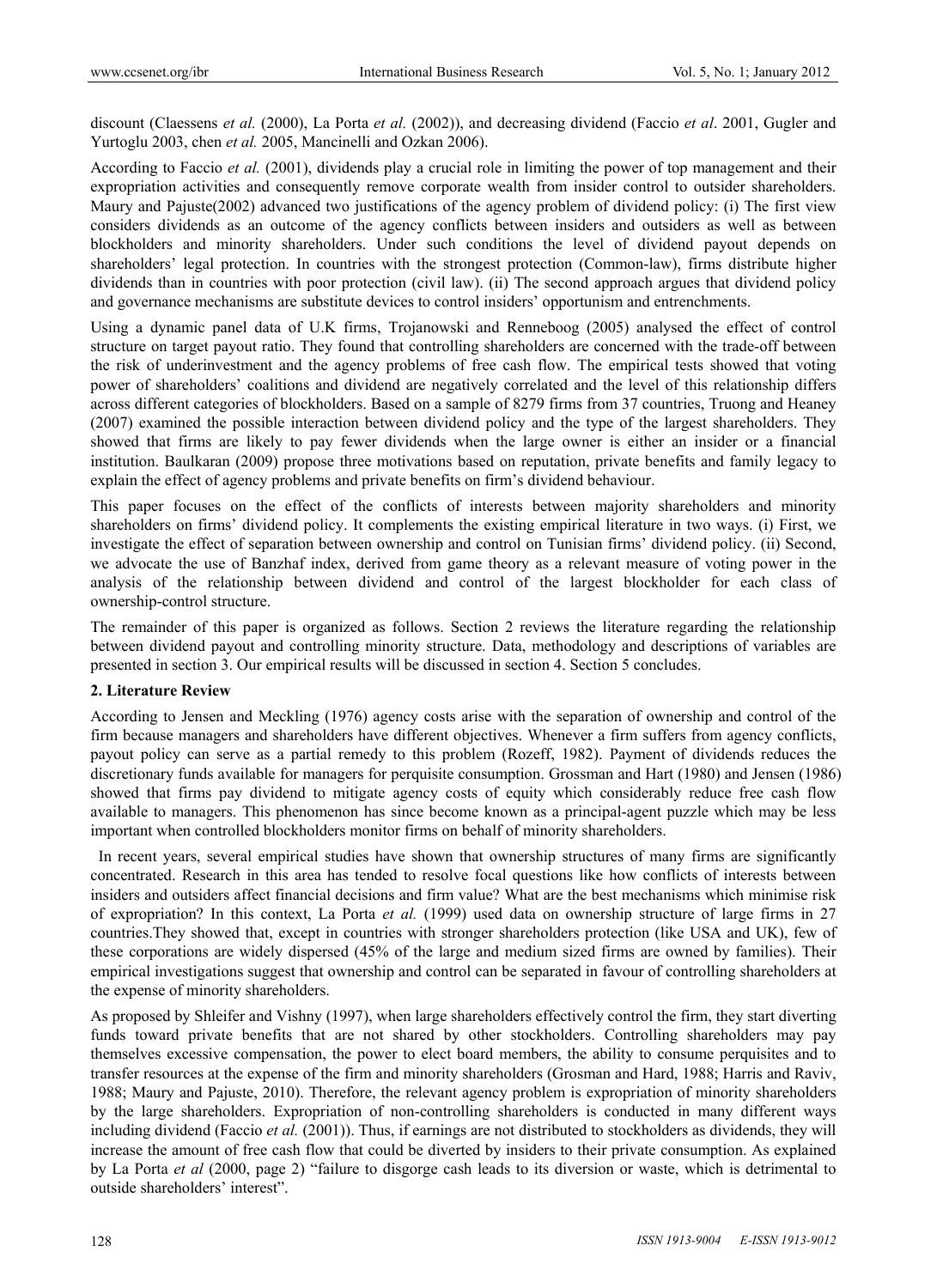Holderness *et al.* (2000) show that dividend payout is higher in firms with diffused ownership than in firms of similar size but with large shareholders. The empirical tests conducted by Faccio *et al.* (2001) suggest that corporations that are "tightly-affiliated" pay significant higher dividends to a business group via a chain of control that possesses at least 20 percent of the control rights at each link, and amongst such corporations, to those having a lower ownership to control ratio. By contrast, for corporations not tightly affiliated to a group, a lower ownership to control ratio is associated with significantly lower dividend ratios.

Maury and Pajuste(2002) analyze the effect of the ownership/control structure on dividend policy in Finish listed corporations. They find that firms become less likely to pay dividends when the total stake held by the blockholders represents a significant portion of the equity ownership. In the German context, Gugler and Yurtoglu (2003) show that lower dividend payout of majority-controlled firms is related to the probability that controlling shareholders extract private benefits at the expense of minority shareholders. Using cross-sectional sample of Czech firms, Bena and Hanousek (2008) showed that concentrated shareholders extract private benefits at the expense of the small shareholders. For Tunisian firms, Guizani *et al.* (2008) and Kouki and Guizani (2009) find that the voting power of the largest shareholder is associated with low payout ratios. Furthermore, firms with majority control distribute low fraction of their benefits as dividend then their counterparts with shared control.

A crucial feature arising from the principal-agent issues is that agency problems are more severe when the separation between control rights and cash flow rights is much more important.According to Bebchuk *et al.* (2000), a controlling minority structure (CMS) has the potential of creating large agency costs. This structure combines two agency costs related respectively to conflicts between shareholders and managers and those related to conflicts between majority shareholders and minority shareholders. The former costs are likely to be dropped because shareholders do participate in managing the firm, while the latter costs are growing because controlling shareholders are indeed likely to manage the business for their own interests at the expense of minority shareholders' wealth.

Using a panel data of 309 Swedish listed firms, Cronqvist and Nilsson (2003) showed that the controlling minority shareholders structures with dual-class shares are more used by family stockholders than other categories of investors. According to Bena and Hanousek (2008), controlling shareholders have two effects on firms: (i) they are motived to monitor management's behaviour and performance in order to ensure that shareholders'wealth is maximised. (ii) Their behaviour is characterized by the possibility to extract benefits of control at the expense of minority shareholders. The authors tested these hypotheses in a weak legal protection context of an emerging economy. They find that the presence of significant minority shareholder is associated with higher level of target payout ratio and hence prevents large blockholders from extracting private benefits.

The study conducted by How *et al.* (2008) examined the relationship between dividend policy and ownership and control structure in Hong Kong. For a sample of family controlled firms, the authors showed that higher dividend payouts are distributed when the size of family-controlled firms are small or medium. However when discrepancy between the controlling shareholder's cash flow right and voting rights is significant, large family-controlled firms are more likely to decrease dividend payout ratio.

Boulkaran (2009) analyses the association between dividend policy and the opportunity to expropriate wealth from minority shareholders for two classes of ownership structures (single and dual class).The empirical tests are conducted on US firms in order to test three potential explanations of controlling shareholders behaviour: reputation, private benefits and family legacy. The results showed that single class companies pay out more cash dividend compared to dual class. The tests showed as well that dividend payout ratio decreases as the separation between control and cash flow rights is higher.

De Cesari (2010) tests the hypothesis that payout policy is used in poor governed companies in order to mitigate corporate agency conflicts. Using a sample of Italian firms, the author shows that (i) dividends are positively associated with a discrepancy between voting and cash flow rights of the dominant shareholders (ii) the level of dividend ratio decreases when cash flow rights of the controlling shareholder increase.(iii) dividend payout is lower for family-controlled firms than for other concentrated companies.

Jong *et al.* (2011) advanced two explanations of the possible relationship between dividend payout and the separation ownership-control rights. (i) The first argument considers the expropriation hypothesis which assumes a negative relationship between controlling shareholders and dividend payout. (ii) The substitution hypothesis (free cash flow hypothesis and dividend signalling model) assumes that stock market reacts negatively to expropriation risk. In this case, a dominant shareholder who focuses more attention on the company's reputation wants to commit stable or generous dividend in order to maximise firm value.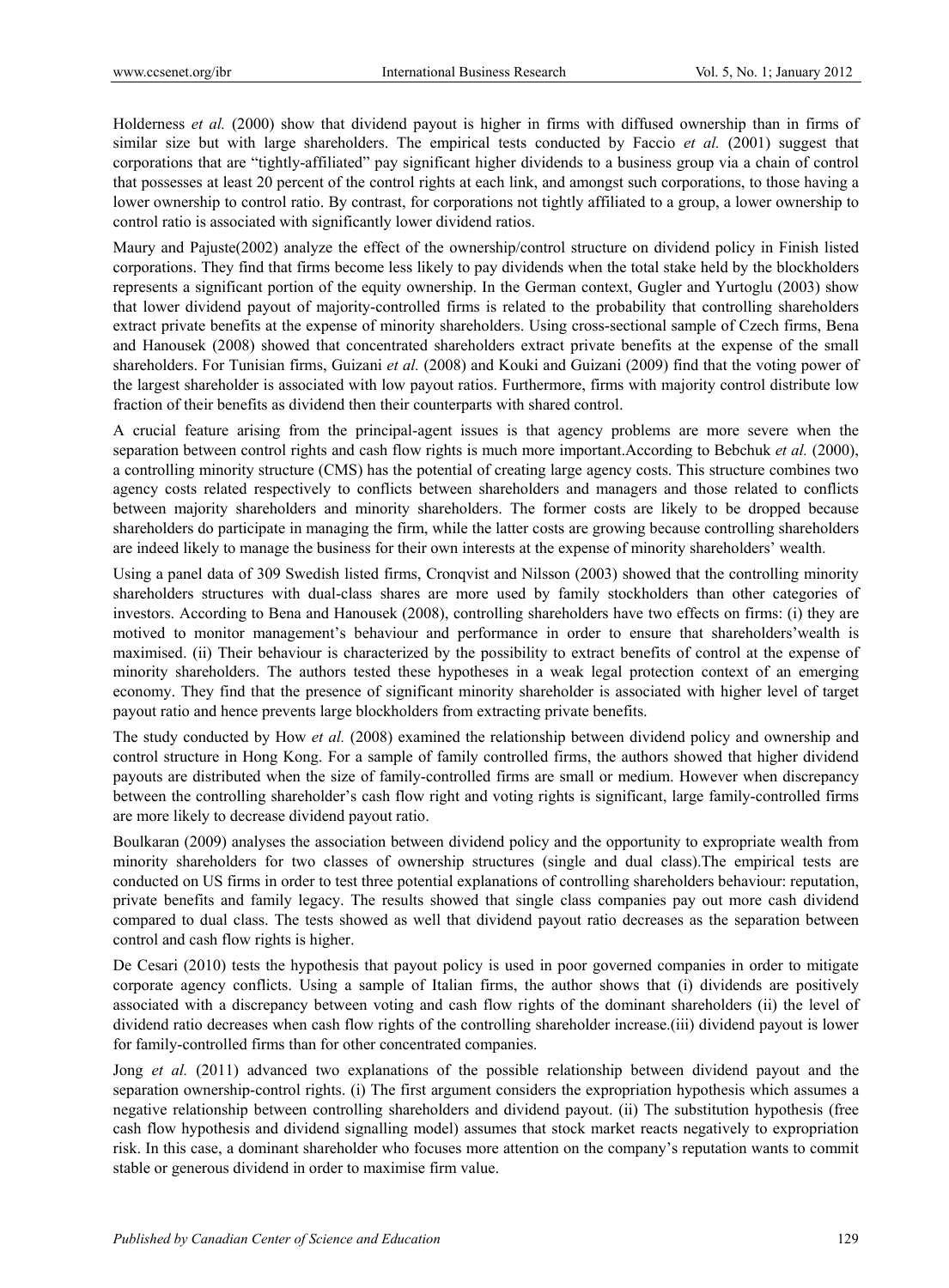# **3. Data and Methodology**

# *3.1 Sample*

The selection of our sample is based on the list of issuers of listed securities admitted to trading on a regulated market or on the unlisted market from the Tunisian securities market commission. The data were collected from the annual reports of each company registered in the official bulletins of the Tunisian stock exchange (TSE) and the financial market council (FMC). We have excluded companies whose financial information is incomplete during the period of analysis. We therefore construct a sample of 44 companies with data for the years 1998 through 2007, in a total of 440 observations. It includes 23 financial firms, 15 industrial firms and 13 service firms.

# *3.2 Variables Construction and Hypotheses Development*

# Dependent variable:

The dependant variable, Payout is the dividend payout ratio measured as the ratio of dividends to earnings. Dividend is cash dividend and earnings are measured after taxes and interests. The cash dividend ratio was chosen to describe dividend behaviour since Tunisian firms are less likely to use stock repurchase.

# Explanatory variables:

Discrepancy between ownership and control (OWCONT): we use the ratio of ownership rights as measured by the number of shares held by the major shareholder (OW1) deflated to control rights as measured by voting power of the controlled shareholder (BZ1). This ratio is the inverse of the discrepancy between control and ownership. If the expropriation hypothesis is correct, which reflects high discrepancy and equivalent to verify small value of OWCONT, then we expect ownership to control rights to be positively related to dividend payout. This relationship is equivalent to having negative effect of the inverse of the OWCONT ratio.

Several studies document the complex and ambiguous measure of voting rights when firm's ownership structure is made of different classes of shares (single class, dual class…).

# How to Measure voting power?

According to Trojanowski (2004), and Renneboog and Trojanowski (2005), a number of empirical studies have computed voting power by the size of the stake controlled by different blockholders. In such case, a shareholder with 30% of votes in widely held corporation is more likely to practice an effective control over the firm, while a shareholder with 35% of vote in firm with greater controlling blockholders does not hold sufficient rights to exercise significant influence over management decisions. The main problem with such a measure is that does not compute the set of all possible coalitions between large shareholders. Crespi and Renneboog (2003) propose that is better and more accurate to consider the relative rather than the absolute voting power rights of a given of shareholder, which determines his/her capacity to extract private benefits of control at the expense of minority investors. Many recent approaches explore the formation of coalitions between the main blockholders in order to have direct access to the private rents of control. The approach proposed here is to use the game theory to compute the formal power represented by the shareholder votes.

The idea is to consider large shareholders as a players in a voting games, in which each voter compute all the possible coalitions that he/she can build with other players. According to Banzhaf (1965), Leech (1988), Crama *et al*. (2003), we use Banzhaf power index as the measure of the voting power of the controlling shareholders. Specifically, the coalition underlying this model is calculated by the number of swings for player i as a proportion of the number of potential swings where his vote is decisive in such coalition. The Banzhaf swing probability is computed as follows (appendix2):

$$
BZ_i = n_i / 2^{n-1} \quad , \quad i = 1, 2, 3, \dots, n \tag{1}
$$

Where,  $n_i$  is the number of swings for player i.

Free cash flow (FCF): Besides, dividend payout ratio is also determined by other variables. Jensen's (1986) free cash-flow hypothesis suggests that if firms have cash in excess of their requirement of investment in positive-NPV projects, it is better to pay these funds as dividends in order to reduce managerial discretionary behaviour and thus avoid agency costs of free cash-flow. Rozeff (1982), Jensen *et al.* (1992) and Mollah *et al.* (2000) support this hypothesis, thus we predict a positive relationship between free cash-flow and dividend payout ratio. This variable is measured as operating cash flow minus capital expenditure and change in working capital deflated by total assets.

Past growth (Growth): As the choice of payout policy cannot be separated from investment opportunities available to the firm, our model predicts a negative relationship between past growth and dividend payout ratio since firms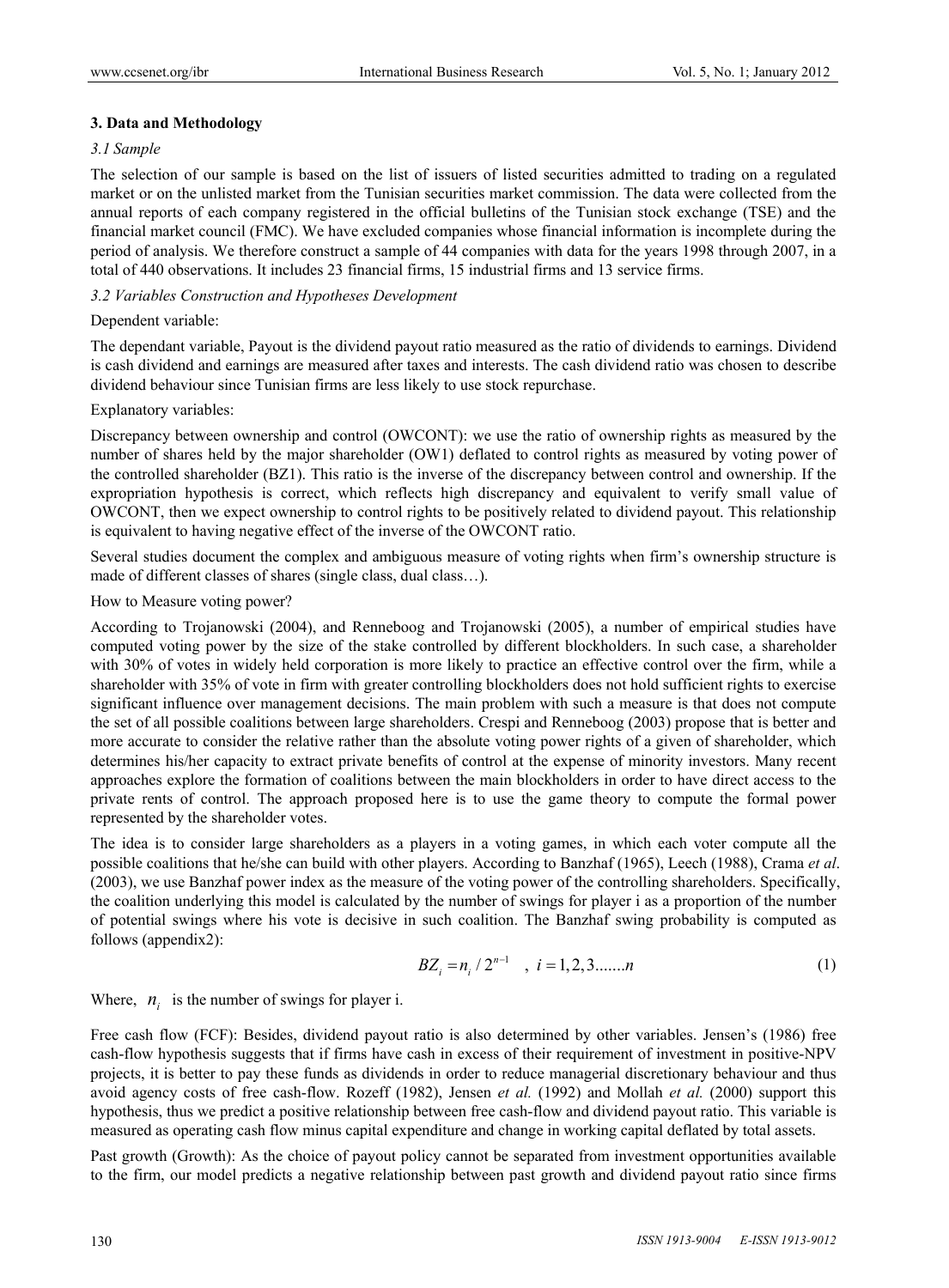prefer to avoid transaction costs due to external financing. According to pecking order theory, we can expect firms to pay fewer dividends if they experienced past growth. Previous studies such as Rozeff's find that dividend policy is negatively influenced by firm's past growth. As Rozeff (1982), we measure past growth by the average of the historical sales growth for the 1998-2007 periods.

Cost of debt (KDebt): Agency conflicts can exist also between shareholders and debtholders. Shareholders can expropriate wealth from debtholders by paying themselves high dividends. Bondholders try to contain this problem through restrictions on dividend payment in the bond commitments (Kalay (1982); Smith and Watts (1992)). Debtholders can impose high level of interests for firms paying high dividends. Therefore, we expect a negative relationship between payout ratio and cost of debt. This variable is defined as the financial expenditure deflated by total bank debt.

Profitability (ROA): Consistent with a signalling perspective (Miller and Rock (1985)), dividend payout may correlate positively with profitability. Jensen *et al.* (1992) find evidence of a positive association between return on assets (ROA) and dividend payouts. This variable is defined as the mean ratio between after-tax earnings before extraordinary items and total assets.

Therefore, according to the agency problems related to the behaviour of the controlling shareholders, we propose our main testable hypotheses as follows:

Hypothesis 1:«excess of control rights over cash flow rights of the controlling shareholder has a negative effect on the dividend payout ratio».

Hypothesis 2 "voting power is more likely to affect dividend policy when the largest shareholder is belonging to the controlling minority structure (CMS).

# *3.3 Regression Specification and Estimation Methodology*

Based on predictions of finance theory and our earlier discussion, we consider the empirical model described below (model 1):

$$
Payout_{it} = \alpha_0 + \alpha_1 OWCONT_{it} + \alpha_2 FCF_{it} + \alpha_3 Growth_{it} + \alpha_4 KDebt_{it} + \alpha_5 ROA_{it} + \varepsilon_{it}
$$
 (2)

Where Payout is dividend payout ratio, OWCONT is ownership to control ratio, FCF denotes free cash flow ratio, Growth is past growth of the firm, KDebt is cost of debt, and ROA is return on assets,

The estimation of the proposed model is conducted on a panel data. According to Baltagi (2005), panel data gives multiples solutions to many problems related to cross-sectional specification like unobserved heterogeneity, degrees of freedom, dynamics and collinearity among the explanatory variables. In order to choose the appropriate specification, panel data methodology offers two tests namely the F-statistics and the Hausman's specification test. The former measurement tests the null hypothesis that the adequate estimator is OLS regression compared to individual effects model, while the latter statistic tests the null hypothesis that the random effects regression is appropriate compared to the fixed effects models.

For our results (Table 2), the F-statistic is significant at 1% level which indicates an existence of specific effects in our data. The second step consists of specifying the individual effects: a random effect or a fixed effect. The Hausman test gives a value of 4.84 with a p-value of 0.44 which indicates that the random effects are appropriate for our sample.

## **4. Empirical Results**

## *4.1 Descriptive Statistics*

Before proceeding to a more detailed analysis of the payout policy of Tunisian firms over the period 1998-2007, we present some preliminary results concerning the dividend-to-earnings ratio for firms with different control structures.

Table 1 summarizes the key characteristics of the sample firms. The results show that average free cash flow is 15% of total assets which indicates that the funds available to managers of Tunisian firms are relatively high. The existence of these funds may lead management to undertake sub-optimal investment projects. The sample mean values of growth, cost of debt and profitability proxies equal 11%, 7% and 5% respectively.

# Insert Table 1 Here

Table 1 illustrates also the voting power (as measured by Banzhaf index, BZ1), the fraction of shares and the ownership to control ratio of the largest shareholder. Interestingly, we notice that the voting power of the largest shareholder is quite high (76%) making him/her very powerful. He/she holds 46% of the shares which give a mean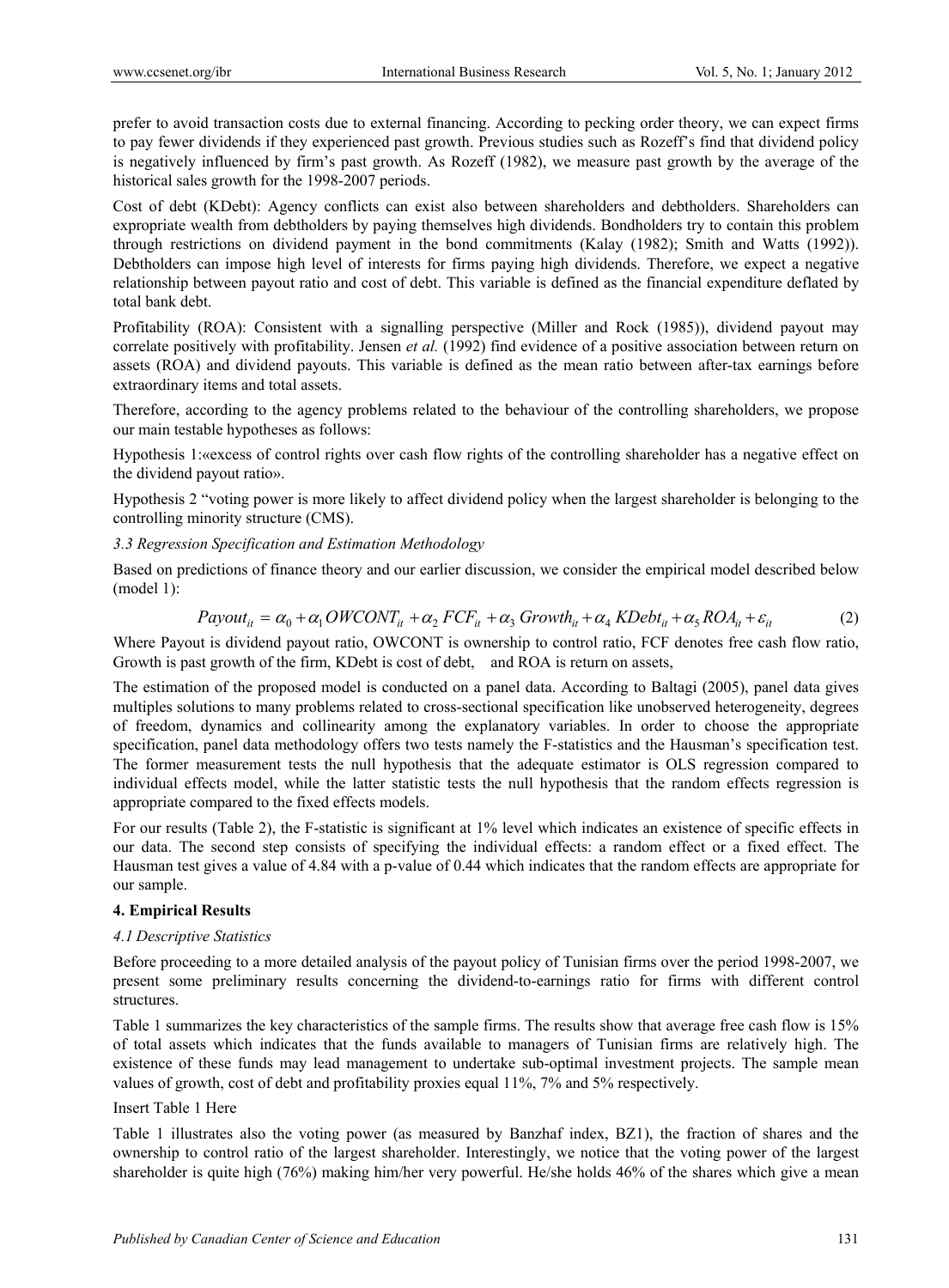value of the OWCONT ratio of 61%, which gives an average gap about 1.65 between control and ownership of the largest shareholder (control rights = 1.65 cash flow rights). These results show that ownership in Tunisian firms is concentrated and control is often in the hand of the first largest shareholder.

# *4.2 Test of the Effect of Ownership to Control Ratio on Dividend Policy*

In this section, we present the regression results of dividend-to-earnings ratios on ownership to control ratio and other control variables in a sample of 44 Tunisian firms. The model is estimated under random effects.

The results are presented in Table 2. From these results we can derive the following conclusions:

- As predicted by our main hypothesis (*H1*), the influence of the ownership to control ratio of the largest shareholder (OWCONT) on dividend payout rate is significantly positive. Indeed, the more this ratio is high, the more the control is low, the company will distribute more significant portion of its profits to shareholders. In contrast, if the largest shareholder has a controlling power that exceeds his/her cash flow right, the retention of profits outweighs the dividend distribution as previously discussed. This result shows that when the largest shareholder holds full control without a majority of shares, he/she extracts private benefits at the expense of minority shareholders. This pattern is consistent with the claim made by Shleifer and Vishny (1997), that the dominant shareholder prefers to extract private benefits rather than receive dividends that equally benefit minority shareholders. In addition, the largest shareholder, since he/she is poorly diversified and risk averse, prefers an internal finance over an external one like bank debt which increases the firm's default risk or equity issue which dilutes his/her control. The results are also consistent with Faccio *et al.* (2001) who find that for firms tightly-affiliated to a group at the 20 percent level control, there is a significant positive relationship between OWCONT and dividends. Gugler and Yurtoglu (2003) also report that majority controlled firms in Germany have lower payouts. Elsewhere, Maury and Pajuste (2002) find that dividend payout ratio is negatively related to the control stake of the controlling shareholder in Finnish listed firms.

- In line with earlier expectations, firms that experienced a higher rate of free cash flow (FCF**)** pay more dividends. This is consistent with the free cash flow hypothesis of Jensen (1986) which indicates that when a firm has cash in excess of what is required to finance positive-NPV investment project, it is better for managers to return the excess cash to shareholders as dividends in order to maximize shareholders wealth.

- The coefficient associated to past growth (Growth**)** rate is negative but not statistically significant (a coefficient  $of -0.06$  with probability of 0.16). This result, however, supports the transaction costs effect of external financing as suggested by Rozeff (1982). Firms that experienced a higher rate of annual growth pay fewer dividends in order to avoid transaction costs of external financing as predicted by pecking order theory.

- The cost of debt (KDebt**)** has a negative and significant effect on dividend payout ratio. As this cost increases with 1%, the dividend rate decreases with 2.66%. Debtholders impose higher interest rate for firms paying higher dividends in order to limit wealth transfer via dividend to shareholders. This evidence confirms our prediction that debt has a negative impact on dividends because of debt covenants and related restrictions imposed by debtholders as suggested by Kalay (1982) and Smith and Warner (1979).

The profitability variable (ROA) is seen to positively and significantly influence dividend payouts. Firms pay higher dividend when they realize a comfortable financial situation. This relationship is consistent with the results of Kowalewski *et al.* (2007) in the context of Poland.

# Insert Table 2 Here

## *4.3 The Effect of Discrepancy Ownership-Control on Dividend for Each Class of Shareholders*

The previous study is complemented by the analysis of the effect of the control of the largest shareholder on dividend policy. As we have suggested, the power of the largest shareholder in the company does not necessarily reflect its capital ownership but it is more related to the structure of the power among the principal stockholders. Therefore a shareholder may have a higher control in the company without having the majority of legal actions. This difference is remarkable when incentives for expropriation are more pronounced when controlling shareholder's control exceeds its cash flow right.

The data analysis allowed us to distinguish three groups of firms (Table 3):

In the first group (SHARE), the largest shareholder holds shares less than 50% of the capital and a power control below 50%. The control of these firms is shared among several major shareholders. This group represents 34.09% of the total number of firms.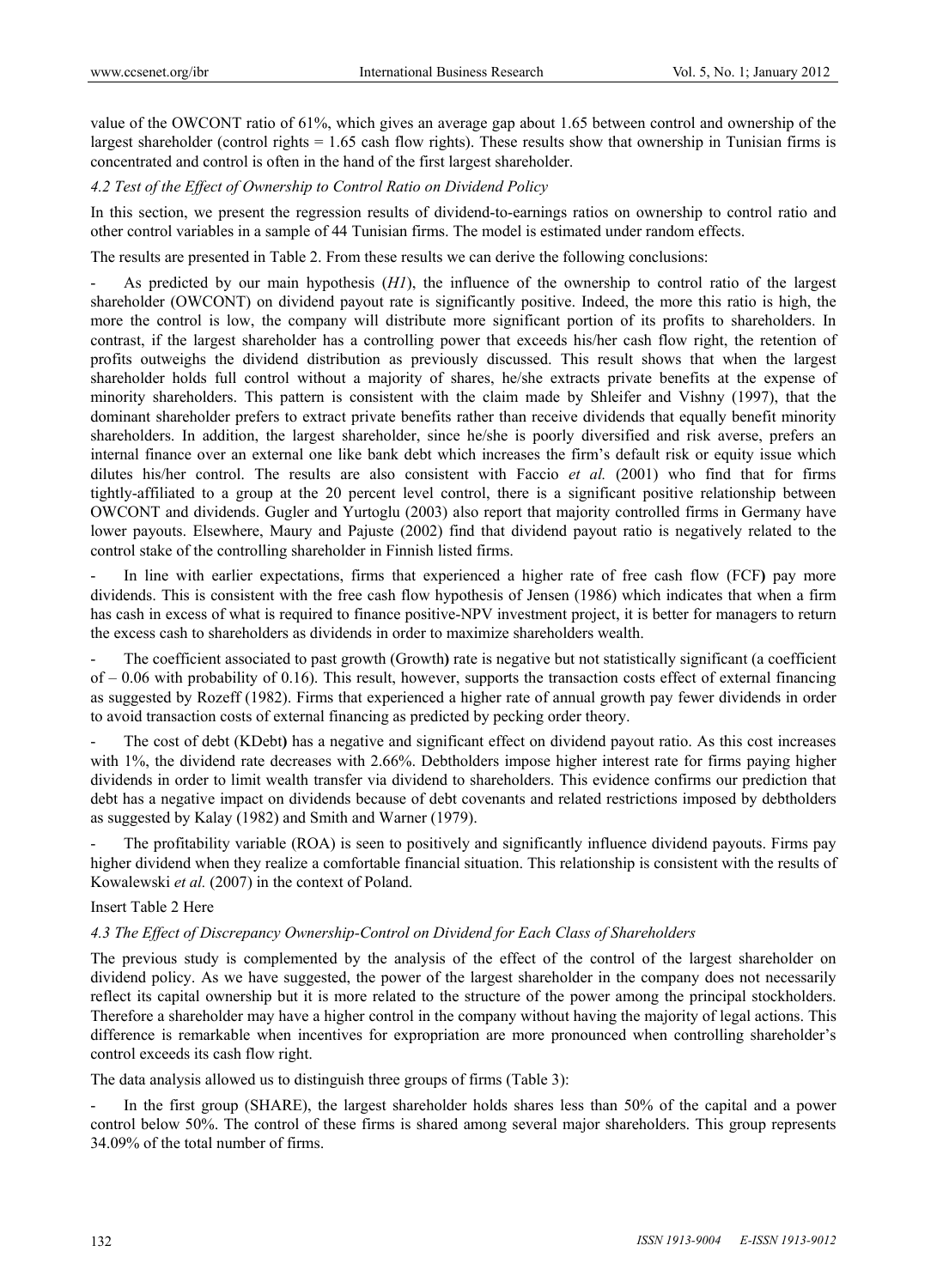- The second group (*CMS: "Controlling Minority Shareholders*") consists of companies in which the dominant shareholder owns a percentage of shares less than 50% but its power of control (as measured by the Banzhaf index) exceeds 50%. This group represents 27.27% of the total number of firms.

Finally, in the third group (MAJ), the largest shareholder holds the majority stake (more than 50% of shares) and thereafter the majority of voting rights. This group represents 38.64% of total number of firms. Table3 summarizes the distribution of the sample between the couple cash flow right and voting right.

Following CMS and MAJ groups, the principal shareholder holds full control in 65.91% of cases where voting power exceeds 50%.

#### Insert Table 3 Here

The descriptive statistics of firms' financial variables show crucial differences between classes of shareholders. In table 4 panel A, we report descriptive statistics on the dividend payout ratio for three sub-samples-firms with majority control (OW1  $>$  50% and BZ1  $>$  50%), firms with controlling minority structure (OW1  $\le$  50% and BZ1  $>$ 50%), and firms with shared control (OW1  $\leq$  50% and BZ1  $\leq$  50%). The results show that firms controlled by multiple large shareholders pay more dividend (57.3% of their benefits) compared to their counterparts that are majority controlled (46.7%) and with controlling minority structures (45.2%). This result is a priori of an efficiency indicator of sharing control as suggested by Gomes and Novaes (2001).

# Insert Table 4 Here

We also present t-statistics for differences in mean values of dividend payout ratios between groups of firms according to cash flow rights and control rights of the largest shareholder. Panel B of table 4 summarizes the mean tests between groups. The t-statistics for the difference between dividend payout ratios in firms with majority control (MAJ) and firms with controlling minority structure (CMS) compared to firms with shared control (SHARE) are negative and statistically significant at 1% level. This result suggests that when the principal shareholder holds full control, firms pay lower dividends. This finding indicates the possibility of expropriation of minority shareholders. In fact, when the large owner is unambiguously in control, he/she may extract private benefits that are not shared with minority shareholders. The presence of multiple controlling blockholders increases dividend payout ratios. This result indicates that multiple large shareholders are beneficial to minority shareholders.

The results of descriptive statistics reported in Table 5 show that companies whose control is shared between several shareholders release a higher level of dividend. With more than 50% of voting power in the company, it seems that the main shareholder is likely to limit dividend flow. Indeed, payout ratios identified by the group CMS and MAJ are respectively equal to 50% and 48%. Moreover, the comparison among the three groups of firms based on their ownership structure and control shows a strong concentration of the main shareholder. This latter holds for the CMS group a controlling power (80%) which exceeds its ownership right (34%).In addition, the average values of other variables are similar for both groups in contrast to those of the SHARE group.

## Insert Table 5 Here

The econometric tests of control rights on dividend policy are performed in one stage: we examine the impact of the level of control of the main shareholder on dividend payout for the three groups of firms separately. Model 2 (equation 3) to be tested is consistent with the above model 1 (equation 2), but we have replaced discrepancy variable with the voting power of the largest shareholder (BZ) for each class of ownership structure (SHARE, CMS, MAJ).

$$
Payout_{it} = \lambda_0 + \lambda_1 BZ1_{it} + \lambda_2 FCF_{it} + \lambda_3 Growth_{it} + \lambda_4 KDebt_{it} + \lambda_5 ROA_{it} + \varepsilon_{it}
$$
\n(3)

Where BZ1 is the benzhaf index which measures voting power of the principal shareholder. We expect a negative relationship between BZ1 and dividend payout. This effect is more likely to be verified in a controlling minority structure (CMS). The estimation results performed on the three groups of firms are listed in Table 6:

## Insert Table 6 Here

Our objective is to test whether the detention of control power over ownership rights reduces the dividend ratio of the firm. From a financial point of view, the statistical tests performed on selected groups of companies provide interesting results. Indeed, according to hypothesis 2, the main shareholder has a negative effect on the level of dividend when it has a controlling power that exceeds 50%.

The coefficients of the variable BZ1 are respectively - 0.22 and - 0.70 for groups and CMS and MAJ and are significant at 10% level. However, when power control does not exceed 50%, the coefficient is positive and insignificant. This could be explained by the importance of shared control in making financial decisions. Under these conditions, the opportunistic behavior of the controlling shareholder is mitigated by the presence of other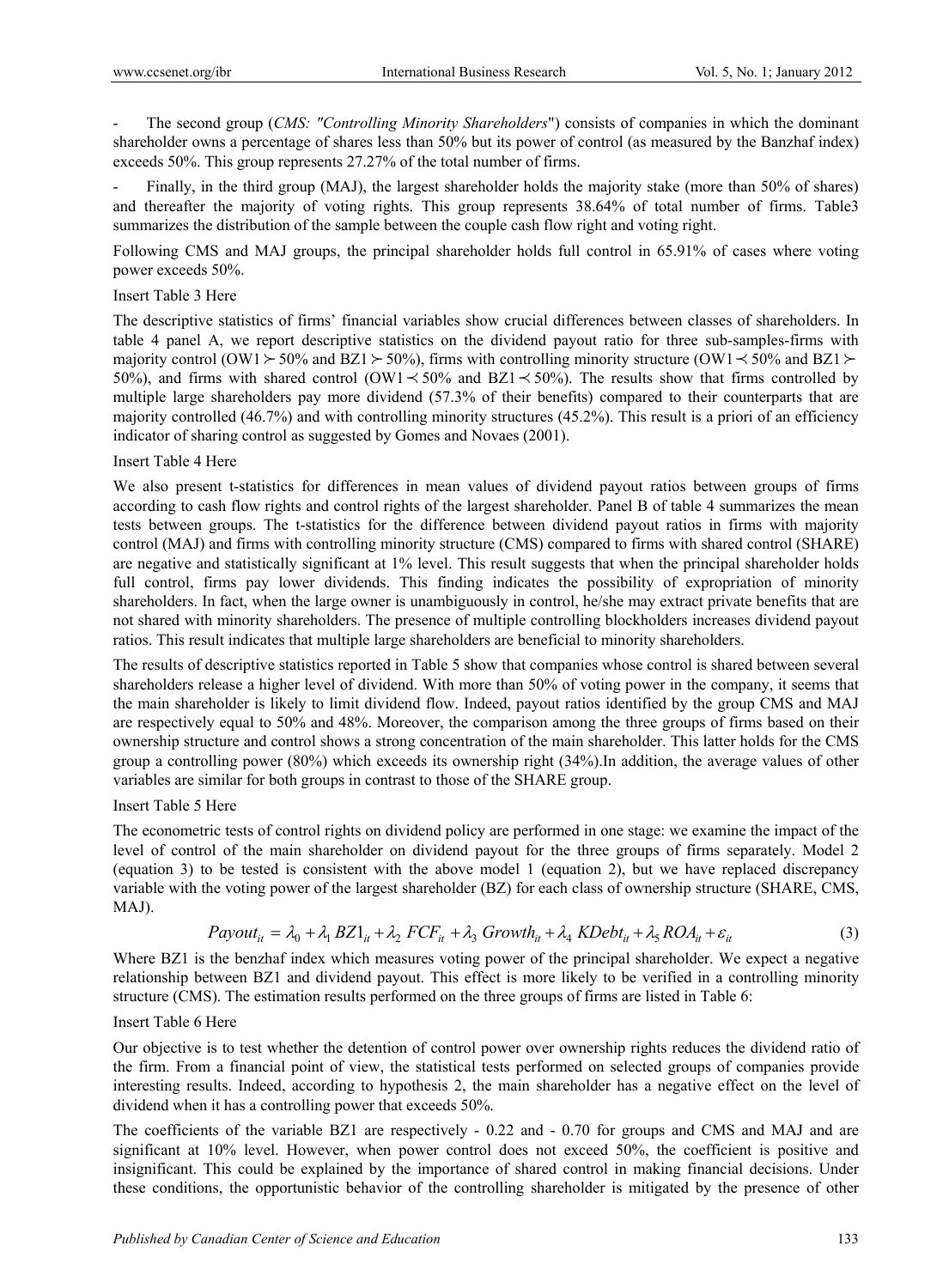important shareholders. In contrast, if ownership structures stimulate holding more control power (the minority shareholders do not hold enough shares to vote decisions contrary to that taken by the majority shareholder), the personal goals of the dominant owners may deviate with respect to the minority shareholders maximizing objective.

# **5. Concluding Remarks**

This study empirically examined the relationship between ownership and control discrepancy of the largest shareholder and dividend payout using a panel of Tunisian corporate firms during 1998-2007. We advocate the use of Banzhaf index as a relevant measure of voting power during analysis of control rights.

Due to divergence between cash flow rights and control rights, the conflict between large and controlling owner and small outside shareholders is one of the main issues in corporate governance literature. We find that the OWCONT ratio is one of the important variables which influences dividend payout policies. As the largest shareholder holds a degree of control (measured by Banzhaf index) that exceeds his ownership (measured by his fraction of shares), firms tend to pay fewer dividends. In contrast, firms with multiple large shareholders that share control pay often a higher dividend payout ratio. We interpret these results as evidence that the dominant owner extract rents from firms and that strong other shareholders can prevent this behaviour.

Furthermore, our results show that free cash flow, cost of debt and profitability influence Tunisian firms' dividend policy. As suggested by Jensen (1986) and Kowalewski *et al.* (2007), firms pay higher dividend when they have important free cash flow and achieve high profitability. However, they avoid a large distribution when debtholders require a high interest rate. In sum, our findings indicate that dividend policy is not irrelevant as argued by Miller and Modigliani (1961), but rather is a response for the preference of large shareholders (Barclay *et al.* 2009). Our analysis would have been more interesting if the effect of other class equity (dual class stock, stocks pyramids) are considered but the lack of information ensures that we leave this challenging question for future work and for other stakeholder-oriented governance regimes.

## **References**

Baltagi, B. H. (2005). *Econometric analysis of panel data*. (3rd ed.). Chichester: J ohn Wiley & Sons.

Banzhaf J. F. (1965). Weighted voting doesn't work: A Mathematical analysis. *Rutgers Law Review*, 19, 317-343.

Barca F., & Becht M. (2002). The control of corporate Europe. *Corporate Governance*, 10(3), 246-248. http://dx.doi.org/10.1111/1467-8683.t01-1-00287

Barclay M. J., Holderness C. G., & Sheehan D. P. (2009). Dividends and Corporate Shareholders. *The of Financial Studies*, 22(6), 2423-2455. http://dx.doi.org /10.1093/rfs/hhn060

Baulkaran V. (2009). Concentrated Control, Agency Problems and Dividend Policy. *Working paper*. [Online] Available: http://www.wlu.ca/documents/38743/Concentrated\_agency\_problems.pdf.

Bebchuk L., R Kraakman & G Triantis. (2000). Stock pyramids, cross-ownership, and dual class equity: the creation of agency costs of separating control from cash flow rights. [Online] Available: http://papers.ssrn.com/sol3/papers.cfm?abstract\_id=147590.

Bena, J., & Hanousek, J. (2008). Rent extraction by large shareholders: Evidence using dividend policy in the Czech Republic Finance a úvěr: Czech. *Journal of Economics and Finance*, 58(3), 106-130.

Berle A., & Means G. (1932). *The modern corporation and private property*. McMillan: New York.

Burkart M. & Lee S. (2008). One Share-One Vote: the Theory. *Review of Finance*, 12, 1–49. http://dx.doi.org/10.1093/rof/rfm035

Chen, Z., Cheung, Y., Stouraitis, A., & Wong, A. (2005). Ownership concentration, firm performance and dividend policy in Hong Kong. *Pacific-Basin Finance Journal*, 13, 431-449. http://dx.doi.org/10.1016/j.pacfin.2004.12.001

Claessens, S. S., Djankov, & L. Lang (2000). Expropriation of shareholders in East Asia. *Journal of financial Economics*, 58(8), 81-112. http://dx.doi.org/10.1016/S0304-405X(00)00067-2

Claessens S., Djankov S., Fan J., & L. Lang. (2002). Disentangling the incentive and entrenchment effects of large shareholders. *Journal of Finance*, 57, 2741-2771. http://dx.doi.org/10.1111/1540-6261.00511

Crama Y., Leruth L., Renneboog L., & Urbain J. P. (2003). Corporate control concentration measurement and firm performance. Amsterdam: Elsevier Science.

Crespi R., & Renneboog L. (2003). Corporate monitoring by shareholder coalitions in the UK. [Online] Available: http://papers.ssrn.com/sol3/papers.cfm?abstract\_id=379124.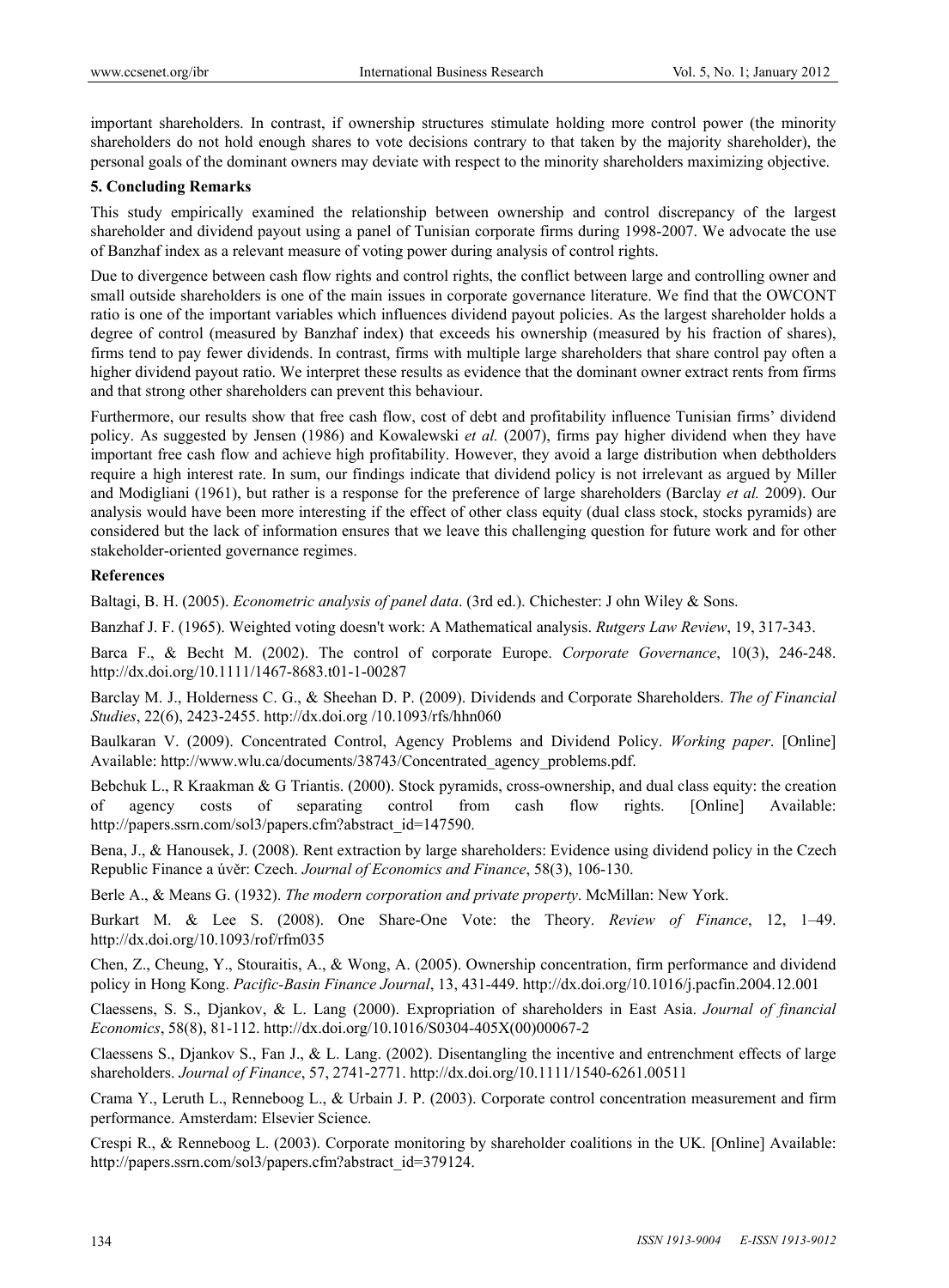Cronqvist H., & M Nilsson. (2003). Agency costs of controlling minority shareholders. *Journal of Financial and Quantitative Analysis*, 38, 695-719. http://dx.doi.org/10.2307/4126740

Nilsson, M. (2002). Agency costs of controlling shareholders, Essays in Empirical Corporate Finance and Governance. Stockholm School of Economics. Doctoral thesis. [Online] available: http://urn.kb.se/resolve?urn=urn:nbn:se:hhs:diva-587.

Cesari A. (2010). Expropriation of minority sharholders and payout. [Online] available: http://www.efmaefm.org/0EFMAMEETINGS/.../EFMA2010\_0381\_fullpaper.pdf.

Easterbrook, F. H. (1984). Two agency-cost Explanation of Dividends. *American Economic review*, 74, 650-659.

Faccio, M., Larry H. P Lang & L.Young. (2001). Dividend and Expropriation. *American Economic Review*, 91, 54-78. http://dx.doi.org/10.1257/aer.91.1.54

Faccio M., & L. Lang. (2002). The ultimate ownership in western European corporations. *Journal of Financial Economics*, 65, 365-395. http://dx.doi.org/10.1016/S0304-405X(02)00146-0

Gomes, A., & W. Novaes. (2001). Sharing of control as corporate governance mechanism. CARESS working paper, 01-06, Wharton School and University of Washington. [Online] Available: http://www.econ.upenn.edu/system/files/01-029.pdf.

Gompers, P. A., Ishii, J., & Metrick, A. (2007). Extreme Governance: An Analysis of Dual-class Firms in the United States. Harvard Business School, Stanford [Online] Available: http://citeseerx.ist.psu.edu/viewdoc/download?doi=10.1.1.151.4763

Grossman S., & Hart O. (1980). Takeover bids, the free-rider problem, and the theory of the corporation. *Bell Journal of Economics*, 11, 42-64. http://dx.doi.org/10.2307/3003400

Grossman, S. J., & O. D. Hart. (1988). One Share-One Vote and the Market for Corporate Control. *Journal of Financial Economics*, 20, 175-202. http://dx.doi.org/10.1016/0304-405X(88)90044-X

Gugler, K., & B. Yurtoglu. (2003). corporate governance and dividend pay-out policy in Germany. Working paper, University of Vienna. [online] Available: http://homepage.univie.ac.at/Dennis.Mueller/eer\_gy.pdf.

Guizani M, E. Abaoub, & M. Kouki. (2008). Shareholder coalitions, voting power, and dividend policy: New evidence from Tunisia. *Corporate Ownership and Control*, 6(1), 433-442.

Harris, M., & A. Raviv. (1988). Corporate Control Contests and Capital Structure. J*ournal of Financial Economics,*  20(1-2), 55-86. http://dx.doi.org/10.1016/0304-405X(88)90040-2

Holderness, C. G., & D. P. Sheehan. (2000). Constraints on Large-Block Shareholders, in Concentrated Corporate Ownership. Edited by Randall A. Morck, NBER, University of Chicago Press.[Online] Available: http://www.nber.org/chapters/c9008.pdf.

How J. C.Y, P. Verhoeven, & C. L. Wu. (2008). dividends and expropriation in hong kong. *Asian academy of management journal of accounting and finance*, 4(1), 71–85.

Jensen, M. (1986). Agency costs of Free cash-flow, corporate finance and Takeovers. *American Economic Review*, 76, 323-329.

Jensen, M., & W. Meckling. (1976). theory of the firm: Managerial behaviour, Agency costs and ownership structure. *journal of financial economics*, 3, 305-360. http://dx.doi.org/10.1016/0304-405X(76)90026-X

Jensen, G. R, D. P. Solbery, & T. S. Zorn. (1992). Simultaneous Determination of Insider ownership, debt and dividend policies. *Journal of Financial and quantitative Analysis*, 27, 247-263. http://dx.doi.org/10.2307/2331370

Johnson S, La Porta R, Lopez-De-Silanes, Shleifer A., & Vishny R. (2000). Tunneling. *American Economic Review Papers and Proceedings*, 22-27.

Jong A. D., D. V. DeJong, U. Hege, & G. Mertens. (2011). Leverage in Pyramids: When Debt Leads To Higher Dividends. ECGI's Working Papers. [Online] Available: https://www.ifk-cfs.de/fileadmin/2011-07-01-de Jong et al.pdf?

Kalay, A. (1982). Stockholder-Bondholder conflict and dividend constraints. *Journal of financial economics*, 10, 211-233. http://dx.doi.org/10.1016/0304-405X(82)90014-9

Kouki M., & Guizani M. (2009). Pouvoir de vote des actionnaires et politique de dividende: Étude empirique sur les entreprises Tunisiennes cotées. *Revue du financier, Numéro*, 178**-**179.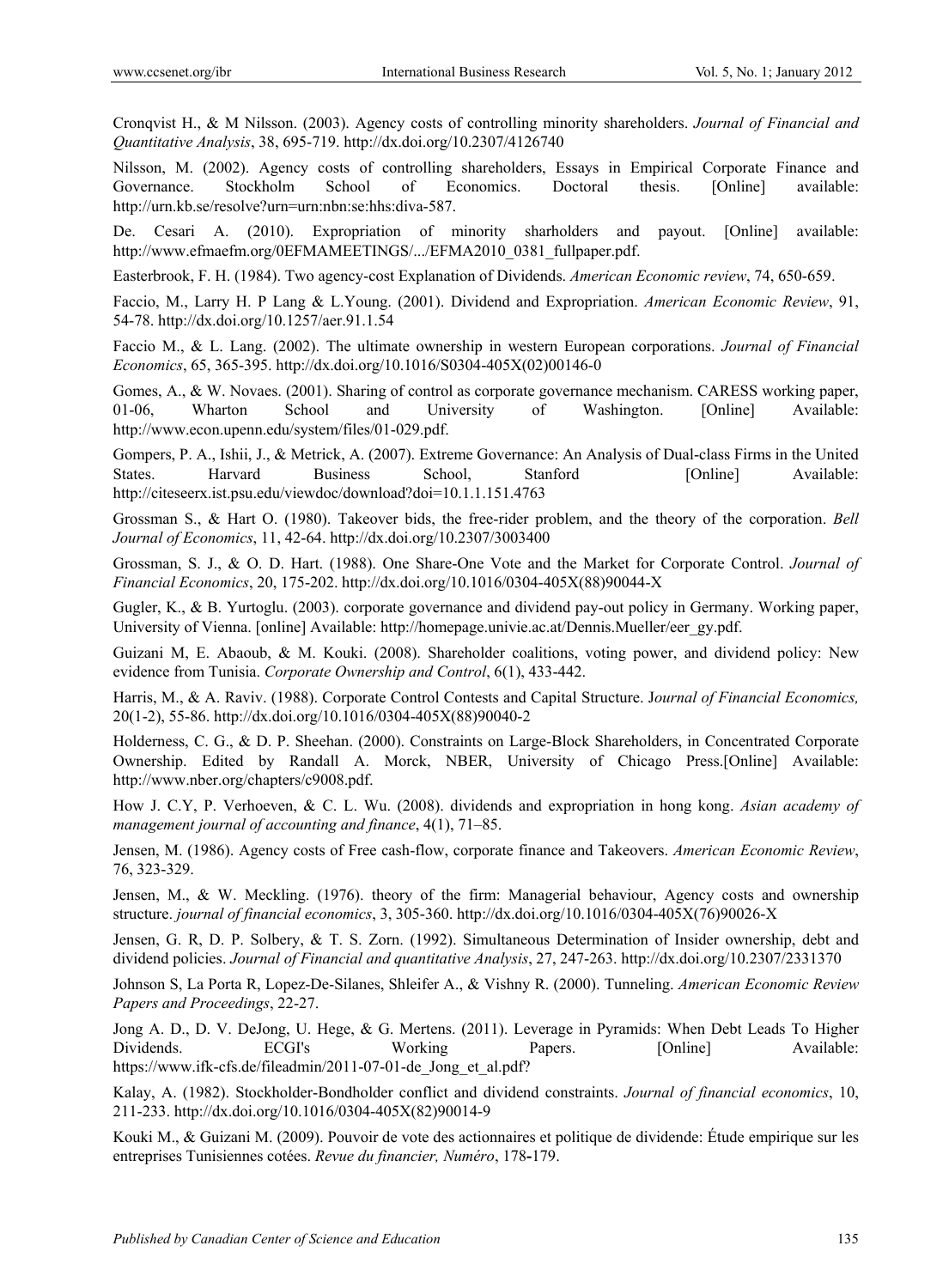Kowalewski O., I Stetsyuk, & O Talaver. (2007). Do corporate governance and ownership determine dividend policy in Poland. *Financial Market and Institutions*, 60-86. [Online] Available: http://papers.ssrn.com/sol3/papers.cfm?abstract\_id=1133013.

Leech D. (1988). The relationship between shareholding concentration and shareholder voting power in British companies: a study of the application of power indices for simple games. *Management Science*, 134(4). http://dx.doi.org/10.1287/mnsc.34.4.5.509

La Porta, R, F . Lopez –De- Silanes, & A. Shleifer. (1999). Corporate ownership around the world. *Journal of finance*, 54, 471-517. http://dx.doi.org/10.1111/0022-1082.00115

La Porta, R .F., Lopez-De-Silanes, A.Shleifer, & R. W.Vishny. (2000). Agency problems and dividend policies around the world. *Journal of finance*, 55, 1-33. http://dx.doi.org/10.1111/0022-1082.00199

La Porta, R., F. Lopez-de-Silanes, A., Shleifer, & R.W. Vishn. (2002). Investor protection and corporate valuation. *Journal of Finance*, 57, 1147-1170. http://dx.doi.org/10.1111/1540-6261.00457.

Mancinelli, L., & Ozkan, A., (2006), Ownership structure and dividend policy: Evidence from Italian firms. *The European Journal of Finance*, 12, 265-282. http://dx.doi.org/10.1080/13518470500249365

Masulis, R.W., Wang, C., & Xie, F. (2009). Agency problems at dual class companies. *Journal of Finance*, 64, 1697-1727. http://dx.doi.org/10.1111/j.1540-6261.2009.01477.x

Maury C. B., & A. Pajuste. (2002). Controlling shareholders, Agency problems, and dividend policy in Finland. Working paper, swidish school of Economics and Business Administration. [Online] Available: http://lta.hse.fi/2002/1/lta\_2002\_01\_a1.pdf.

Maury C. B., & A. Pajuste. (2010). Private benefits of control and dual-class share unifications. [Online] Available: http://www.hanken.fi/staff/maury/blog/files/Unification\_paper.pdf.

Miller M. H., & F. Modigliani. (1961). Dividend policy, Growth, and the valuation of shares. Journal of Business, 34, 411-433. http://dx.doi.org/10.1086/294442

Miller M., & Rock K. (1985). Dividend policy under asymmetric information. *Journal of Finance*, 40, 1031-1051. http://dx.doi.org/10.2307/2328393

Mollah A. S., K. Keasey, & H. Short (2000). The influence of Agency costs on dividend policy in an emerging market: Evidence from the Dhaka stock Exchange. Working paper, Leeds university Business school.

Rozeff, M. (1982). Growth, Beta and agency Costa as Determinants of Dividend payout Ratios. Journal of financial Research, 5, 249-259.

Shleifer, A., & R. Vishny. (1997). A survey of corporate Governance. Journal of Finance, 52, 737-783. http://dx.doi.org/10.2307/2329497

Smith, C. W., & Watts. (1992). The Investment opportunity Set and corporate Financing, Dividend and compensation policies. *Journal of Financial Economics*, 32, 263-292. http://dx.doi.org/10.1016/0304-405X(92)90029-W

Trojanowski G. (2004). Ownership structure and payout policy in the UK. Working paper, Tilburg University. [Online] Available: http://papers.ssrn.com/sol3/papers.cfm?abstract\_id=498023.

Trojanowski .G., & L. Renneboog. (2005). Control Structures and Payout Policy. [Online] Available: http://papers.ssrn.com/sol3/papers.cfm?abstract\_id=707421.

Truong T., & R. Heaney. (2007). Largest shareholder and dividend policy around the world. *The Quarterly Review of Economics and Finance*, 47, 667–687. http://dx.doi.org/10.1016/j.qref.2007.09.002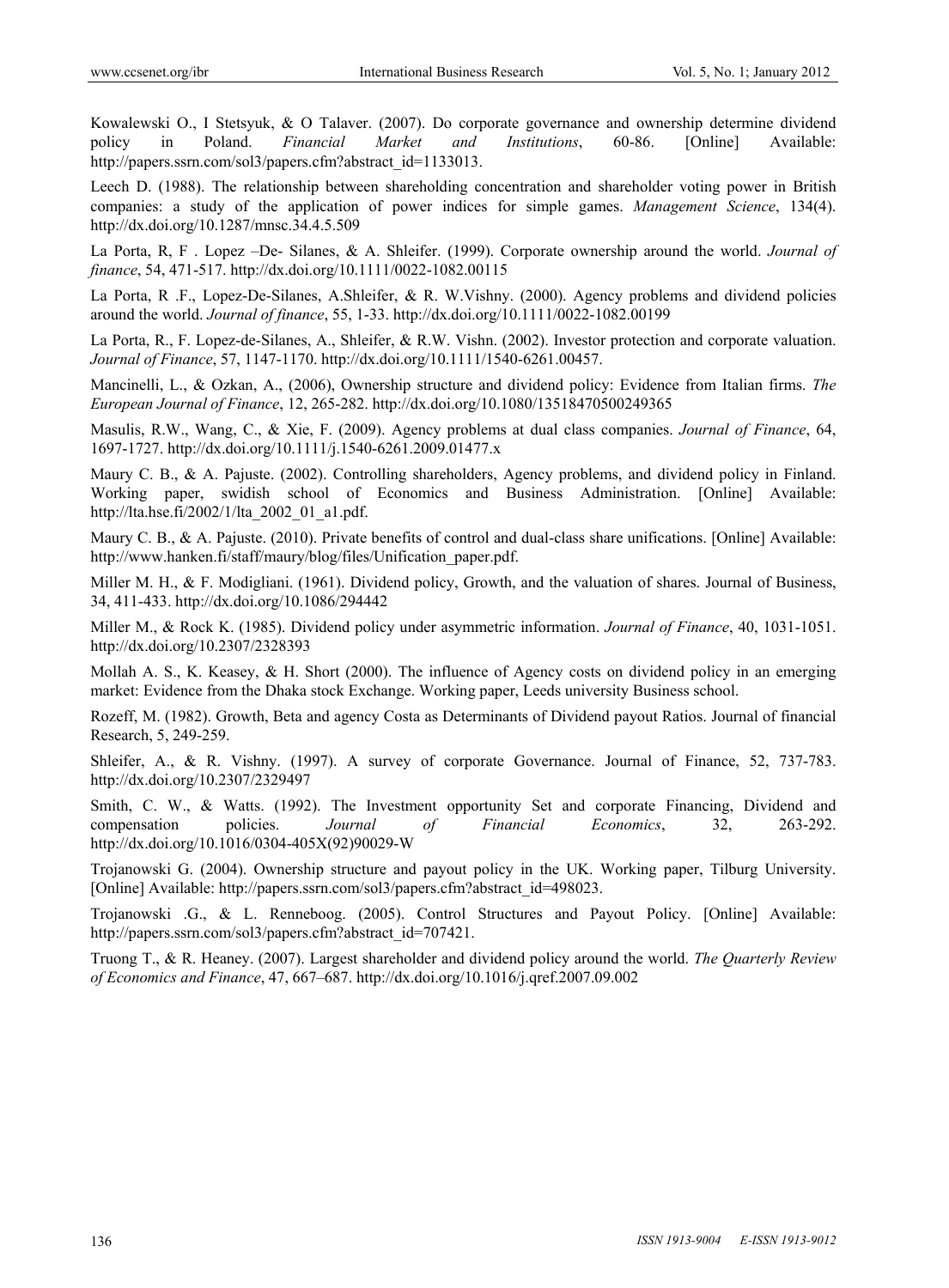| Variables       | Mean | St.dev. | Min.     | Max. |
|-----------------|------|---------|----------|------|
| Payout          | 0.50 | 0.29    | $\Omega$ | 1.79 |
| FCF             | 0.15 | 0.16    | $-0.03$  | 0.99 |
| Growth          | 0.11 | 0.28    | $-0.24$  | 4.31 |
| KDebt           | 0.07 | 0.12    | 0.04     | 0.12 |
| <b>ROA</b>      | 0.05 | 0.06    | $-0.21$  | 0.34 |
| Bz1 (control)   | 0.76 | 0.27    | 0.26     |      |
| OW1 (ownership) | 0.46 | 0.22    | 0.11     | 0.90 |
| <b>OWCONT</b>   | 0.61 | 0.20    | 0.22     | 1.03 |

|  |  |  | Table 1. Summary statistics for pooled sample (440 firm-years) |
|--|--|--|----------------------------------------------------------------|
|--|--|--|----------------------------------------------------------------|

Table 2. The influence of ownership-control discrepancy on dividend payout (Random effect model)

| Variables              | Estimate    | z-statistic | [95% conf. interval] |        |  |
|------------------------|-------------|-------------|----------------------|--------|--|
| Constant               | 0.50        | $3.65***$   | 0.2307               | 0.7674 |  |
| FCF                    | 0.24        | $2.09**$    | 0.0144               | 0.4581 |  |
| Growth                 | $-0.06$     | $-1.41$     | $-0.1423$            | 0.0233 |  |
| KDebt                  | $-2.66$     | $-1.85*$    | $-5.4693$            | 0.1542 |  |
| <b>ROA</b>             | 0.59        | $2.14**$    | 0.0501               | 1.1211 |  |
| <b>OWCONT</b>          | 0.22        | $1.85*$     | $-0.0129$            | 0.4549 |  |
| Nb. of obs.            |             | 440         |                      |        |  |
| Wald test              | $22.63***$  |             |                      |        |  |
| Hausman test           | 4.84        |             |                      |        |  |
| Breusch-Pagan test     | $137.64***$ |             |                      |        |  |
| R <sub>2</sub> between |             | 27.5%       |                      |        |  |

\*,\*\*\*\* denotes significant at the 10%, 5% and 1% level, respectively.

|  |  |  | Table 3. Groups of firms according to ownership and control of the largest shareholder. |
|--|--|--|-----------------------------------------------------------------------------------------|
|  |  |  |                                                                                         |

| Group                                 | Frequency | Number of obs. | Percentage $(\% )$ |
|---------------------------------------|-----------|----------------|--------------------|
| $OW1 (+50\%)$ , BZ1 $(+50\%)$ : MAJ   |           | 170            | 38.64%             |
| $OW1 (-50\%)$ , BZ1 $(+50\%)$ : CMS   | 12        | 120            | 27.27%             |
| $OW1 (-50\%)$ , BZ1 $(-50\%)$ : SHARE | 15        | 150            | 34.09%             |
| Total                                 | 44        | 440            | 100%               |

Table 4. Panel A: descriptive statistics of payout ratio by group.

| Group        | Mean  | Std.dev      | Min. | Max.                      |
|--------------|-------|--------------|------|---------------------------|
| MAJ          | 0.467 | 0.28         |      | $\mathbf{r}$              |
| CMS          | 0.452 | 22<br>U. 3 I |      | 70                        |
| <b>SHARE</b> | 9.573 | $_{0.27}$    |      | $\sim$ $\sim$<br>ر ہے . ۔ |

Table 4. Panel B: t-test of payout ratio between groups

| Groups             | Mean differences | Student-t     |
|--------------------|------------------|---------------|
| MAJ - CMS          | 0.015            | 0.44          |
| <b>MAJ – SHARE</b> | $-0.106$         | $(-3.44)$ *** |
| CMS – SHARE        | $-0.121$         | $(-3.43)$ *** |

\*\*\*, significant at 1%.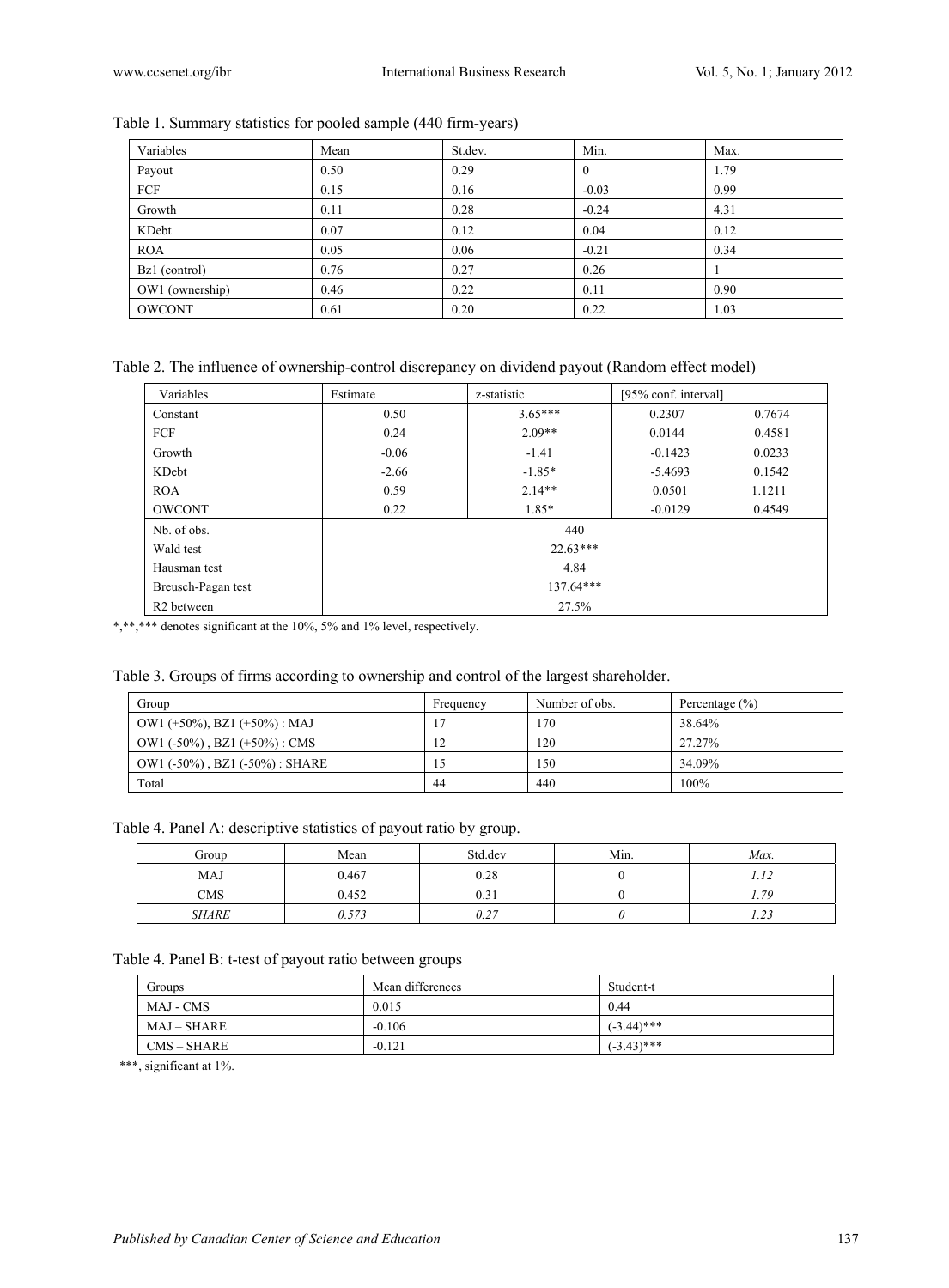|            | <b>SHARE</b> |         | <b>CMS</b> |         | <b>MAJ</b> |         |
|------------|--------------|---------|------------|---------|------------|---------|
| Variables  | Mean         | Std.dev | Mean       | Std.dev | Mean       | Std.dev |
| Payout     | 0.57         | 0.30    | 0.50       | 0.23    | 0.48       | 0.30    |
| FCF        | 0.08         | 0.08    | 0.14       | 0.15    | 0.14       | 0.15    |
| Growth     | 0.17         | 0.49    | 0.13       | 0.19    | 0.12       | 0.20    |
| KDebt      | 0.067        | 0.10    | 0.072      | 0.11    | 0.07       | 0.13    |
| <b>ROA</b> | 0.055        | 0.07    | 0.045      | 0.065   | 0.052      | 0.055   |
| Bz1        | 0.40         | 0.09    | 0.80       | 0.20    | 0.98       | 0.07    |
| OW1        | 0.28         | 0.10    | 0.34       | 0.08    | 0.66       | 0.12    |

# Table 5. Descriptive statistics of each class of shareholder

# Table 6. Effect of voting power of the largest shareholder for each class of ownership-control

|                  | <b>SHARE</b> |              | <b>CMS</b>  |              |                          | <b>MAJ</b>   |  |
|------------------|--------------|--------------|-------------|--------------|--------------------------|--------------|--|
|                  | Coefficient  | t-student    | Coefficient | t-student    | Coefficient              | t-student    |  |
| Constant         | 1.43         | $(2.99)$ *** | 1.41        | $(3.07)$ *** | 1.75                     | $(3.26)$ *** |  |
| FCF              | 0.63         | $(1.77)^*$   | 0.02        | 0.10         | 1.02                     | $(5.92)$ *** |  |
| Growth           | $-0.07$      | $-1.22$      | $-0.25$     | $(-2.35)$ ** | $-0.08$                  | $-0.62$      |  |
| KDebt            | $-2.06$      | $(-1.63)*$   | $-2.98$     | $(-1.95)^*$  | $(-2.46)$                | $(-1.79)^*$  |  |
| <b>ROA</b>       | 0.75         | $(2.36)$ **  | 0.42        | $(2.08)$ **  | 0.48                     | $(2.25)$ **  |  |
| Bz1              | 0.07         | 0.21         | $-0.22$     | $(-1.75)^*$  | $-0.70$                  | $(-1.81)^*$  |  |
| Adjusted $R^2$   | 17.57%       |              | 24.60%      |              | 36.42%                   |              |  |
| Fisher statistic | $(5.05)$ *** |              | $(7.27)$ ** |              | $(12.11)$ <sup>***</sup> |              |  |
| Number observ    | 150          |              | 120         |              | 170                      |              |  |

\*,\*\*,\*\*\* denotes significant at the 10%, 5% and 1% level, respectively.

**Appendix:** Computation of Banzhaf values

Consider a company with the following ownership structure and control rights:

Table 7. Example of ownership structure and control rights:

| Shareholder | Legal voting rights (one share $=$ one vote) |
|-------------|----------------------------------------------|
|             | 25%                                          |
| B           | 18%                                          |
|             | 12%                                          |
| D           | 10%                                          |
| Dispersed   | 35%                                          |

Shareholders have to vote "yes" or "no". Assume that dispersed is a continuum of infinitesimal players, quota q is equal to  $(1 - 0.35)/2 = 32.5%$ . Thus a coalition with voting rights more than 32.5% appears powerful in a corporate decision process.

We have developed an algorithm that helps us compute the Banzhaf indices (Yes = 1; No = 0 and the outcome = refused or accepted)